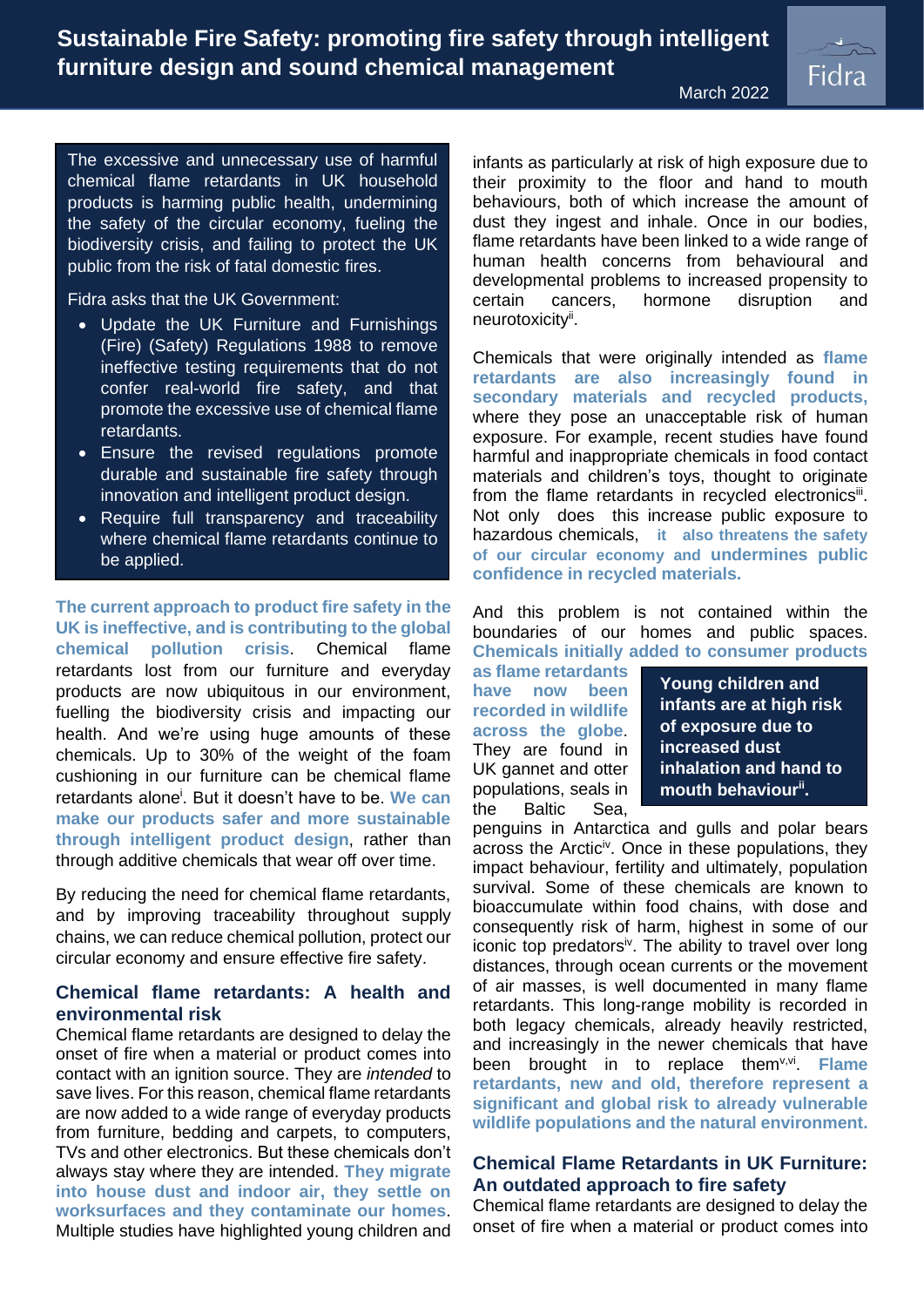contact with an ignition source. **But the big question for policy, and for the UK public, isn't how quickly an item of furniture catches fire, it is whether or not this translates to saving lives**.

The UK Furniture and Furnishings (Fire) (Safety) Regulations 1988 require UK furniture to pass a series of tests that do not reflect real world scenarios and do not result in effective fire safety. In particular, the UK requires that all domestic furniture and furnishings meet what is known as the 'match test', a

**UK mothers have some of the world's highest concentrations of flame retardants in their breast milk[ii](#page-0-1)**

simulated fire started by a flaming ignition source such as a match or small flame.

Meeting this test requires manufacturers to apply excessive amounts of

harmful chemicals. This means the **UK public are exposed to some of the highest levels of chemical flame retardants across the world[ii](#page-0-1) .**

### **Effective alternatives**

Most countries do not require testing based on a flaming ignition source for domestic furniture. It is not required in the EU, and was recently abandoned by the US due to evidence of its ineffectiveness in providing fire safety. Despite the much higher chemical use on UK furniture, **fire deaths across European countries have fallen at rates equal to**  or exceeding that in the UK<sup>vii, viii</sup>. A report by the European Commission clearly states 'nonflammability requirements do not visibly decrease the number of fire deaths'[viii](#page-1-0).

In 2013, California introduced its new regulation, TB117-2013, which dropped the requirement for testing based on a flaming ignition source. The result was **an almost immediate drop in the use of chemical flame retardants, with no consequent impact on fire safety**. In 2021, the California TB117- 2013 regulation was accepted into US federal lawix, displaying clear confidence in its ability to protect US citizens from the risk of domestic fires.

Recognising that sustainable, effective and longlasting fire safety can be achieved through intelligent product design, in 2019, the UK Environmental Audit Committee recommended the UK adopt regulations based on the EU's smoulder test and California's standard Technical Bulletin 117-201[3](#page-0-1)".

### **Failings of the current 'match test'**

There are many different reasons why current testing requirements fail to translate into lower fire fatalities. Firstly, **the vast majority of fires in UK homes are** 

**started through the careless use of smoking materials**, not by a match or small flame. The impact of smoking related fires is assessed by the 'smoulder test'. The 'match test' therefore adds little extra benefit in these cases.

Even in cases where an open flame does ignite domestic furniture, **the match test fails to accurately replicate a real-world scenario**. In most incidents, the flame that ignites furniture is not a small match or candle, rather it's the pile of papers on the sofa or the bedding on top of a mattress. A flame of this size is much greater than what furniture is tested to withstand. It will quickly overwhelm the chemicals and the furniture will ignite, regardless of whether or not it complies with the 'match test'. Again, the match test adds little genuine protective benefit in a real-world situation.

<span id="page-1-1"></span>And finally, **upholstered furnishings are not the primary cause of fire fatalities in UK homes**. Upholstered furniture is very rarely the main source of material responsible for fire development in UK domestic fires<sup>x</sup>. Nor are upholstery fires a major cause of deat[h](#page-1-1)<sup>x</sup>. Focussing on test criteria for furniture and furnishings therefore misses the cause of real fire fatalities.

#### **Flame retardants or smoke accelerators?**

<span id="page-1-0"></span>While they may act to slow the rate of burn, flame retardants also **increase the production of toxic gases, including carbon monoxide and hydrogen**  cyanide<sup>xi</sup>. Smoke inhalation is now the leading cause of death in domestic fires, estimated to be responsible for between 40-70% of fire fatalities.

**Chemical flame retardants also cause smoke to become more opaque**, making it more difficult for residents to escape from burning buildings, and for firefighters to safely evacuate and extinguish the fire.

### **Conclusions and recommendations**

Chemicals wear off, wash off and off-gas. Their use as flame retardants on UK furniture and furnishings offers little protection against domestic fires, and what protection they do provide is short lived.

By bringing the UK fire safety regulations in line with other countries, we can achieve greater fire safety for the UK public, cut the unnecessary use of harmful chemical flame retardants, drive UK innovation towards intelligent product design, and protect the public and environment from the growing impact of chemical pollution. Fidra therefore recommends the UK government revise current UK Furniture and Furnishings Fire Safety Regulations to support healthier and more sustainable fire safety.